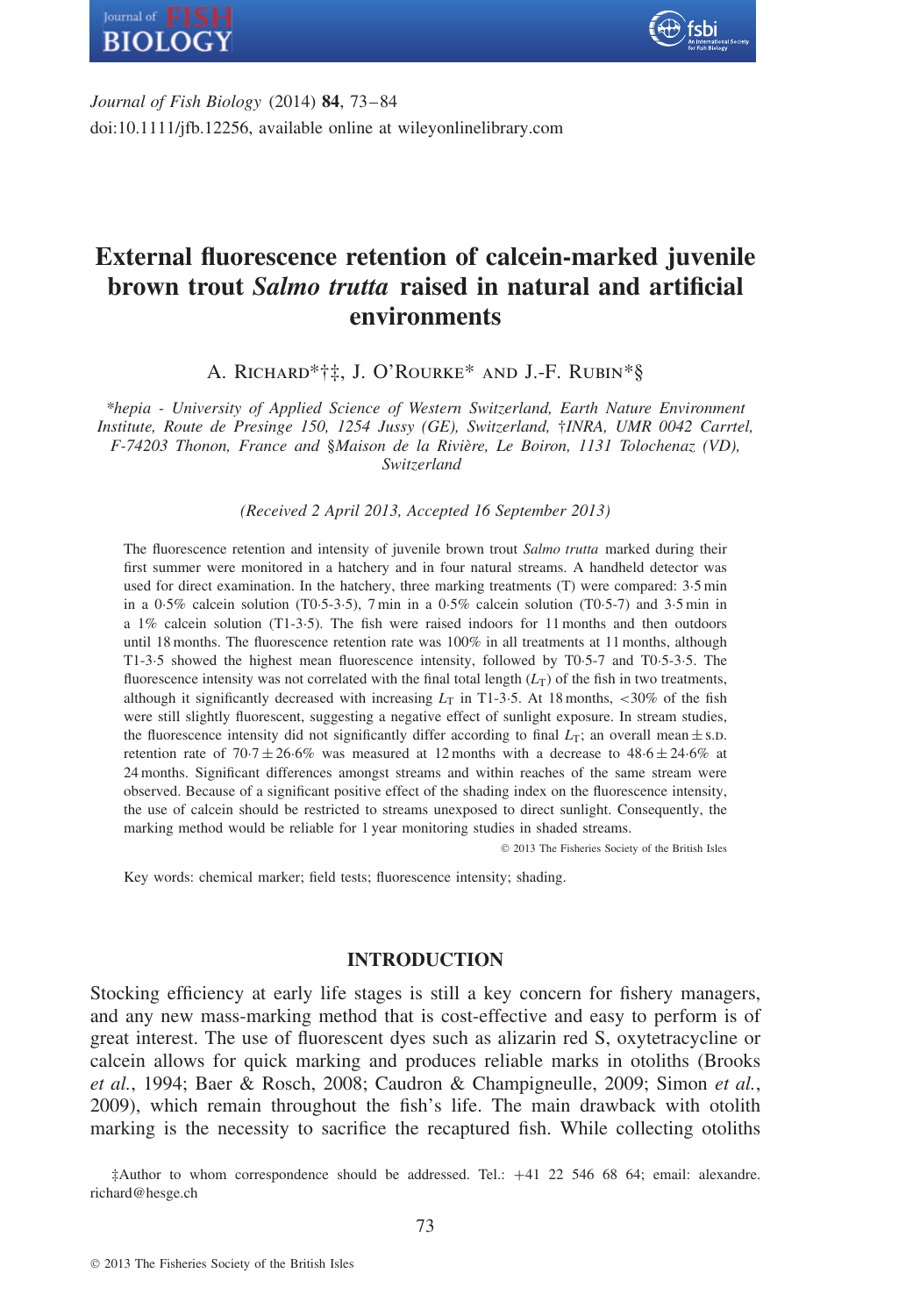may not be a problem in lakes or large streams with recreational or commercial fishing harvest, the problem arises in small streams harbouring small or endangered fish populations.

Calcein has additional interesting properties. Larval Atlantic salmon *Salmo salar* L. 1758 (60 days post-hatch) immersed in a calcein solution showed fluorescence in the caudal fins for 234 days (Mohler, 1997). An osmotic induction before calcein immersion shortened the exposure time and enhanced calcein absorption (Mohler, 2003; Smith *et al.*, 2010). Fluorescence may be externally detected in the fin rays of live fish by the use of a handheld detector (Leips *et al.*, 2001), or in the scales using a microscope with a blue filter set (Mohler, 2003). Most studies focused on shortterm monitoring in artificial environments, and tests in the field have been poorly documented (Hill & Quesada, 2010; Crook *et al.*, 2012).

Protocols for mass marking of fishes with calcein have been explored in the U.S.A. since 2003 under the sponsorship of the U.S. Fish and Wildlife Service, Aquatic Animal Drug Approval Partnership Program, Bozeman, MT, with the aid of the detector manufacturer (SE-MARK, Western Chemical Company; www.wchemical.com). Although many salmonid species were tested for calcein marking effects and retention, the first tests reported on brown trout *Salmo trutta* L. 1758 were performed by Stubbing & Moss (2007) in a hatchery in Dorset, U.K. The study showed no significant effect of calcein marking after an osmotic induction on the survival and growth of *S* . *trutta* fry in comparison with a control. Furthermore, the fluorescence was still detectable after 12 months in 100% of the marked fish reared indoors without exposure to sunlight.

Several studies have shown a sharp decrease in fluorescence intensity in the fin rays or the scales when the fishes were exposed to direct natural (Elle *et al.*, 2010; Hill & Quesada, 2010) or artificial sunlight (Honeyfield *et al.*, 2006, 2008). In the field, *S. trutta* are not continually exposed to sunlight during the day, and exposure mainly depends on the stream canopy cover and topography, the fish's behaviour and shelter availability. Therefore, it is necessary to test whether calcein could be confidently used as a long-term external marking agent in the wild.

This study combined hatchery and field surveys after calcein marking on juvenile *S. trutta* over a long period (18 and 24 months). It aimed to determine the main factors affecting mark retention in fin rays. This issue was investigated in hatchery experiments. Parallel field tests were carried out to compare responses in natural conditions and to outline a framework for calcein use in fish management.

# **MATERIALS AND METHODS**

#### HATCHERY TEST

The *S. trutta* fry were procured from the fish farm of Rives (Thonon-les-Bains, France) that artificially reproduced the wild stock from the Aubonne River (Switzerland). The eggs were fertilized on 22 December and hatched 2 months later. The calcein  $(C_{30}H_{26}N_2O_{13}$ , CAS number 1461-15-0) used for the trials was sourced from Riedel-de Haen, Sigma-Aldrich (www.sigmaaldrich.com). Three distinct treatments were used to compare the effects of calcein concentration and immersion time. In the first treatment (T0·5-3·5), the marking protocol initially developed by Mohler (2003) and further adapted for *S. trutta* by Stubbing & Moss (2007) was used. After an osmotic induction in a  $2.5\%$  NaCl solution for  $3.5$  min, fish were bathed in a 0·5% solution of calcein for 3·5 min. The calcein solution was prepared by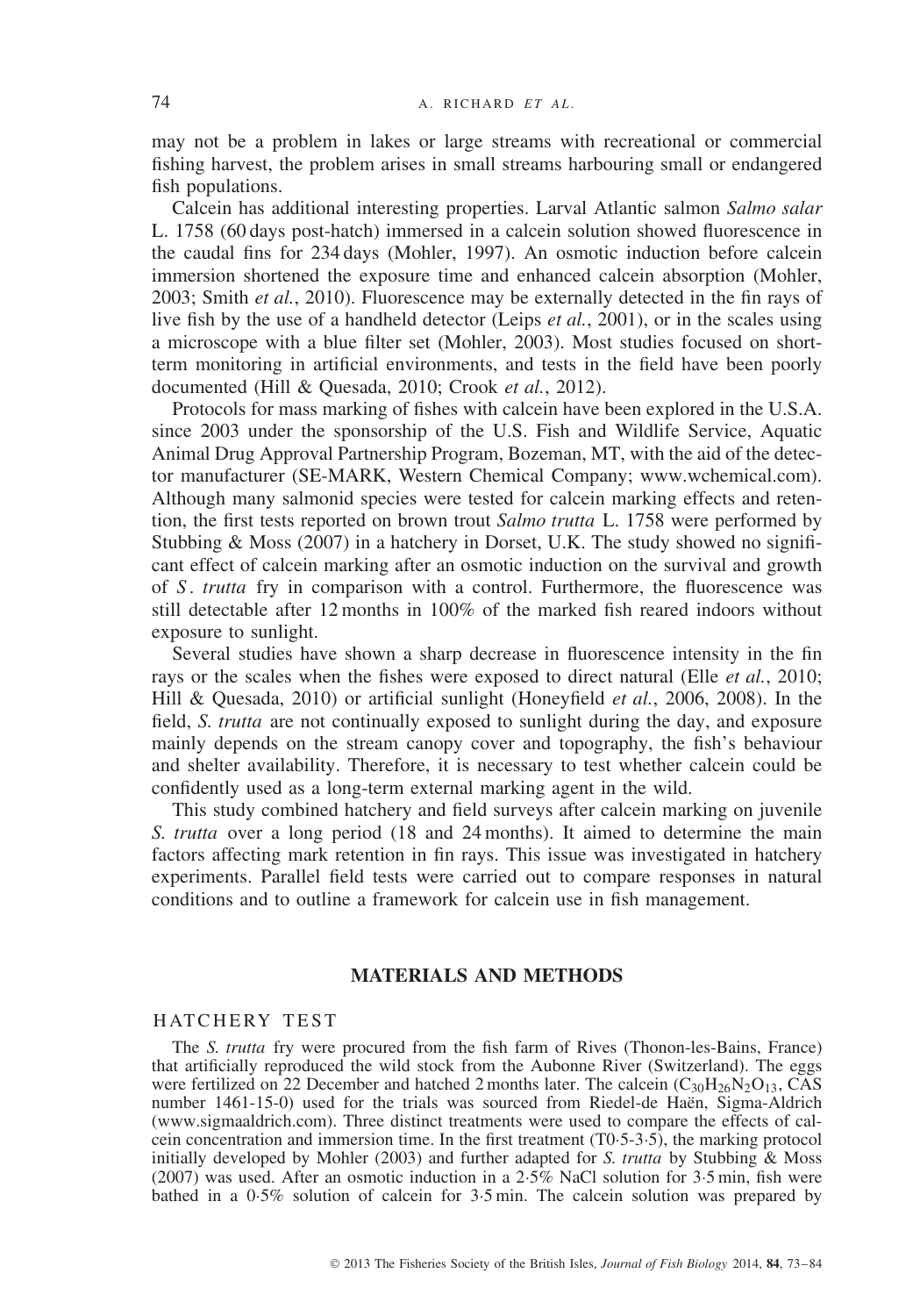dissolving calcein powder in hatchery water and readjusting the pH to 8·3 using sodium hydroxide (NaOH). The fish were first placed in a 20 cm diameter sieve and immersed in the salt solution. A quick rinse between baths removed excess salt. The sieve was then plunged into the calcein solution. A few rinses post-treatment eliminated the calcein residuals. In the second treatment (T1-3.5), the concentration of calcein was doubled to  $1\%$  (Mohler, 2003), and in the third treatment (T0·5-7), the exposure time was doubled (7 min). The other manipulations (*i.e*. salt bath and rinses) remained unchanged, and all baths were aerated with an air pump. The fish used as control (T0) were not bathed *i.e*. no osmotic induction and no calcein. The four treatments were replicated thrice, and each of the 12 batches consisted of 100 fry.

Calcein marking was performed in the early summer (6 July 2009) when fry weighed a mean  $\pm$  s.d. of  $1.09 \pm 0.04$  g. During the first 9 months, the fish were reared in six covered rectangular tanks  $(215 \text{ cm} \times 42 \text{ cm} \times 17 \text{ cm})$  divided into two parts; each lot was randomly allotted in one of the 12 enclosures. The replicates were then pooled into four covered circular basins (one per treatment). After 11 months, each treatment was marked with a different visible implant elastomer (VIE) colour (Northwest Marine Technology Inc.; www.nmt.us) so that the fish could be distinguished, and all treatments were mixed until the end of the experiment (18 months) in a large concrete tank with a canvas cover [shading under cover was *c*. 70% and was calculated as the ratio of irradiance measured above and under the canvas cover using a LI-250A light meter (Li-Cor Inc.; www.licor.com)]. Every day, the fish were fed *ad libitum* with the appropriate food [Inicio plus 801, 1·5 mm, BioMar (www.biomar.com), contents  $= 54\%$  protein, 18% lipids and 11% N-free extract], the tanks were cleaned and any dead fish were removed and recorded.

# FIELD TESTS

In 2009 and 2010, *S. trutta* reared in a Swiss hatchery (Morrens, Switzerland) were marked and released in four Swiss streams harbouring natural *S. trutta* populations (Table I). The wetted widths of the streams ranged between 2.1 and 3.6 m (mean  $\pm$  s.p.  $=$  2.9  $\pm$  0.8 m). Conductivity and pH were measured at different times during the study (ranges in Table I). For each stream, hatchery fish were marked following a similar procedure: an osmotic induction in 2.5% NaCl for  $3.5$  min and a calcein bath thereafter. The same treatments as those applied in the hatchery tests were used (Table I). All marking campaigns were performed during the summer, between June and August, and were coupled with adipose fin clipping (double mark). The mean mass at marking was between 1·0 and 4·2 g. The fish were kept either 1 or 2 weeks in the hatchery before release. Between one and three representative reaches (interreach distance *c*. 1–2 km) were selected at each stream inside of the stocked section (Table I). Electrofishing was carried out 1 and 2 years post-marking during the summer period.

To test whether sunlight could affect the fluorescence intensity, a shading index was derived for each reach during the period of maximum canopy cover. For this purpose, a spherical

|                                                   | Carrouge     | Drize       | Seigneux                    | Vaux                        |
|---------------------------------------------------|--------------|-------------|-----------------------------|-----------------------------|
| Year                                              | 2009         | 2010        | 2009                        | 2009                        |
| <b>Treatment</b>                                  | $T0.5 - 3.5$ | $T0.5-7$    | $T1-3.5$                    | $T0.5 - 3.5$                |
| Number marked                                     | 4108         | 4060        | 1120                        | 1060                        |
| Mean initial mass $(g)$                           | 4.2          | 2.0         | $1-0$                       | $1-0$                       |
| Stocked section (km)                              | 4.5          | 2.0         | 2.7                         | 1.7                         |
| Recapture reaches                                 | 3            |             | $\mathcal{D}_{\mathcal{L}}$ | $\mathcal{D}_{\mathcal{L}}$ |
| Reach length (range in m)                         | $84 - 99$    | 133         | $105 - 138$                 | $93 - 113$                  |
| Stream wetted width (m)                           | 3.6          | 3.5         | 2.3                         | 2.1                         |
| pH (range)                                        | $8.1 - 8.5$  | $8.2 - 8.5$ | $8.5 - 8.7$                 | $8.4 - 8.5$                 |
| Conductivity (range in $\mu$ S cm <sup>-1</sup> ) | $405 - 495$  | $513 - 660$ | $597 - 667$                 | $626 - 739$                 |

Table I. Field marking trials of *Salmo trutta* with calcein in four streams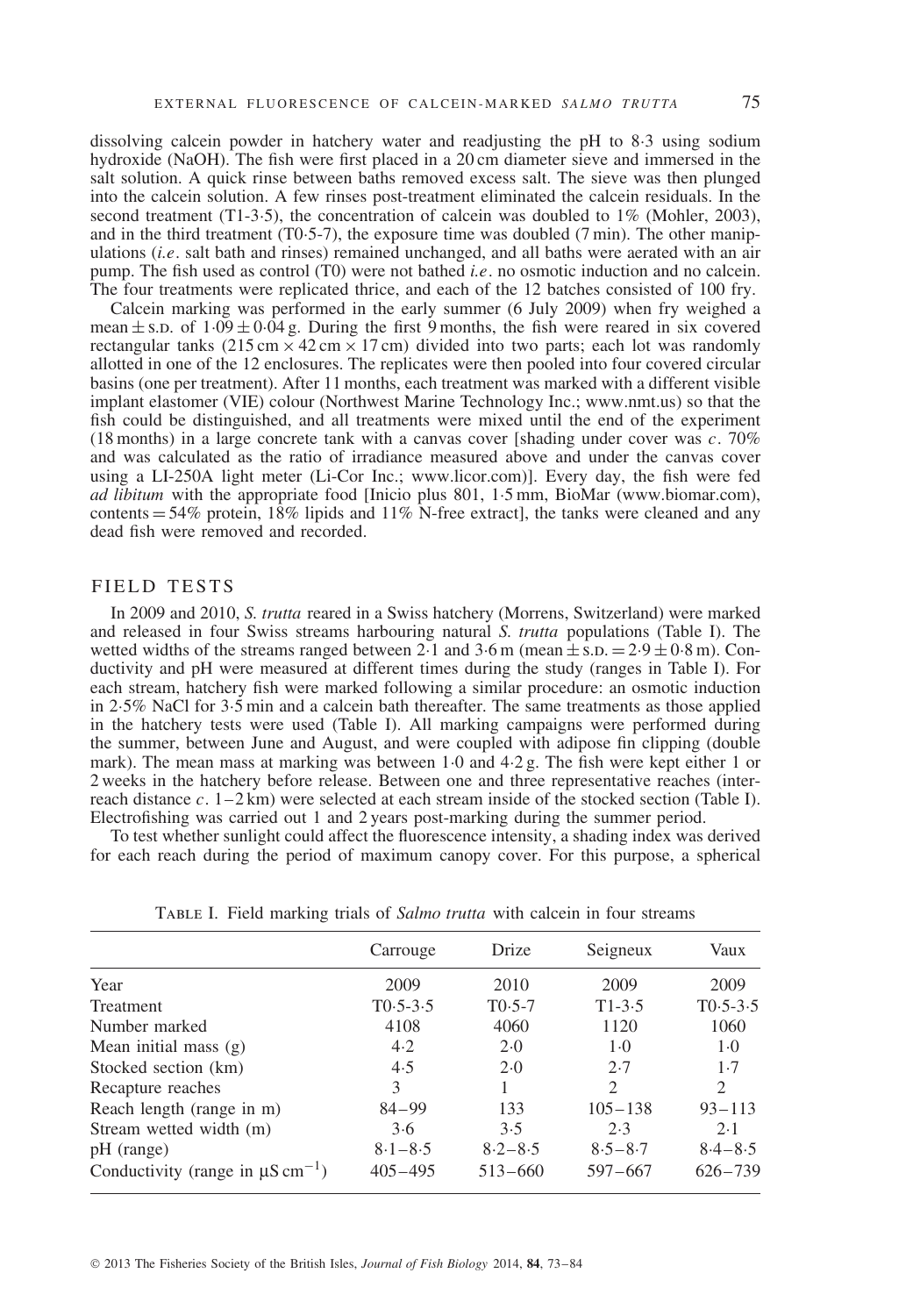convex densitometer (Forestry Suppliers, Inc.; www.forestry-suppliers.com) modified according to Strickler (1959) was used to measure shading at different points, spaced 10 m apart along the stream bed median axis. Four measurements were made at every point, with each measure facing one cardinal direction (Kelley & Krueger, 2005). The shading index was the mean across all the measurements.

# FLUORESCENCE SCORING

The fluorescence was observed using a SE-MARK detector under a dark opaque curtain. The detector uses a 495 nm excitation filter and a 510 nm filter for fluorescence observation. A handheld detector was adapted to an external power source to provide constant power, which optimized the detection of the mark. The fish were anaesthetized with 3 ml of 10% clove oil in 10 l of water and were individually weighed and measured (total length,  $L_T$ ). Each fish was then observed with the detector on six different body parts: head (including jaws and visible gill arches), pectoral fin, pelvic fin, anal fin, caudal fin and dorsal fin. These tissues were graded as  $0$  (no fluorescence), 1 (faint) or 2 (bright). The fluorescence intensity (fluosum) was calculated as the sum of the six scores of each individual. Fluosum values ranged from 0 to 12 and were unit-less. This semi-quantitative score is a better integrator of the fish's overall fluorescence than single control points, especially because the decrease in fluorescence varies greatly with time among fins and head (unpubl. data) and between individuals. The retention rate was calculated as the percent of fluorescent fish among marked fish. All the observations were made by a single operator who scored each fish without any information about its initial treatment.

In the hatchery tests, the evaluation of fluorescence was performed at 3, 9, 11, 12, 15 and 18 months post-marking. A sub-sample of 30 individuals per treatment was observed, except at 11 months, when all fish were checked for fluorescence before VIE marking. In the field, captured fish were observed with the detector, retention rates were calculated at each river reach and fluosum was assessed.

#### DATA ANALYSIS

All statistical tests were performed using R software version 2.15.0 (R Development Core Team; www.r-project.org). The retention rates were compared between treatments (hatchery) and between rivers (field experiment) using either Fisher's exact tests (small sample sizes) or Pearson's  $\chi^2$  tests and the false discovery rate method to adjust the *P*-value for multiple comparisons (Benjamini & Hochberg, 1995). The 95% c.I. was computed for retention rates using the Wilson procedure without any correction for continuity (Newcombe, 1998). Fluosum was compared between treatments,  $L_T$  classes or river reaches with non-parametric Kruskal–Wallis (KW) *H* -tests and *post hoc* multiple comparison tests using the *pgirmess* package (Giraudoux, 2012). The fluorescence intensity in the field experiments was also analysed using an ordered regression (logit link) mixed model implemented by means of the ordinal package in R (Christensen, 2012). Final  $L_T$  of fish and shading index were ln-transformed and used as independent explanatory variables. Fluosum was the dependent ordinal variable (13 levels from 0 to 12). A random river effect was added in the model and accounted for differences between marking treatments and river characteristics. The significance level was set at 0·05.

# **RESULTS**

# HATCHERY TESTS

No mortality was observed 1 week after marking. Thereafter, a *Flavobacterium* sp. epizooty caused a general mortality in all basins and treatments (30·4% at 30 days). Because of this high mortality value, which significantly affected fish densities, growth analysis was not carried out.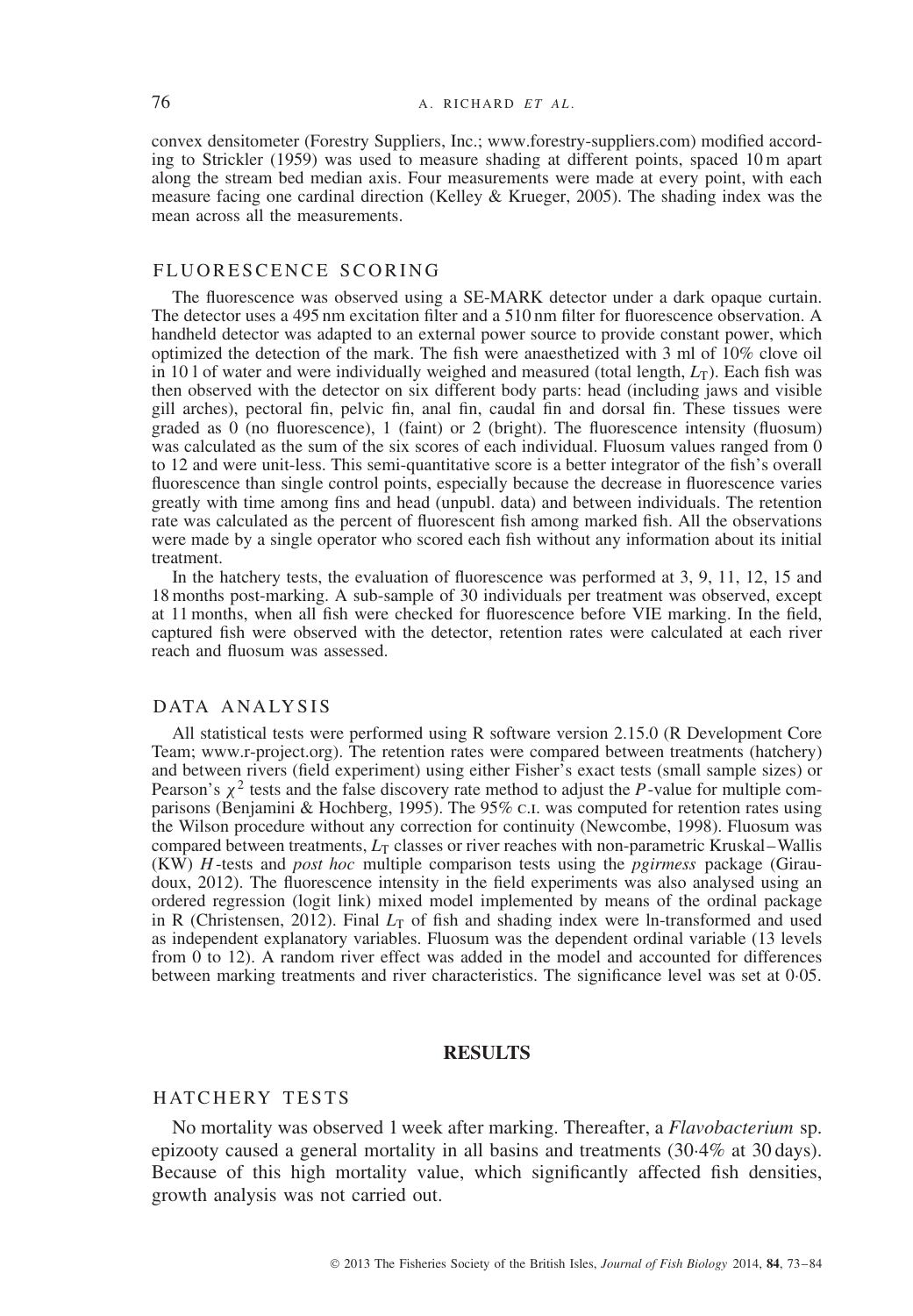The retention rates and fluosum remained high and stable over the first 9 months (Fig. 1). At 11 months, fluosum started to decline, but not the retention rate. The mark intensity significantly differed between treatments ( $\chi^2 = 47.36$ ,  $P < 0.001$ ). Treatment T0·5-3·5 displayed lower mark intensity than treatment T0·5-7 (*post hoc* KW test,  $P < 0.05$ ), which was less fluorescent than treatment T1-3.5 ( $P < 0.001$ ). At 15 months, the retention rates dropped and significantly differed between treatments  $(\chi^2 = 7.62, d.f. = 2, P < 0.05)$ , with a sharper decrease for treatment T0.5-3.5. All the marked fish displayed very low fluosum  $(\leq 4)$ . At 18 months, the retention rates were ≤30% and did not differ between the three treatments ( $\chi^2$  = 3.08, d.f. = 2, *P* > 0.05). The control fish scored zero throughout the experiment, except two fish (one at 11 months and one at 12 months) that were misread because of autofluorescence.

To test any effect of  $L<sub>T</sub>$  on fluorescence intensity, all the 320 observed fish at 11 months were assigned to a size class (Fig. 2). Calcein intensity differed according to  $L_T$  in treatment T1-3.5 (KW test,  $H = 9.56$ ,  $P < 0.01$ ), with fish  $\geq 175$  mm being less fluorescent than fish  $\lt$  150 mm (*post hoc* KW test,  $P \lt$  0.05). In contrast, fluosum did not significantly differ between  $L<sub>T</sub>$  classes in the other two treatments  $(H = 4.17, P > 0.05$  and  $H = 2.12, P > 0.05$  for T0.5-3.5 and T0.5-7, respectively).

#### FIELD TESTS

One year after marking, the percent of fluorescent fish ranged from 32% for the Flon de Carrouge stream to 91% for the Drize stream (Fig. 3) and strongly varied among the four streams ( $\chi^2$  = 48.7, d.f. = 3, *P* < 0.001). The fish from the Flon de Carrouge stream displayed a lower retention rate than those living in the other three streams (multiple  $\chi^2$  tests,  $P < 0.05$ ). The overall mean  $\pm$  s.p. was 70.7  $\pm$  26.6%, but it increased to  $83.6 \pm 7.3\%$  without including the Flon de Carrouge fish. Within-stream analyses of fluosum showed significant differences between reaches in the Flon de Carrouge ( $H = 7.26$ , d.f.  $= 2$ ,  $P < 0.05$ ) and the Seigneux streams  $(H = 8.84, d.f. = 1, P < 0.01)$ , where shading rates were contrasted between different reaches (Table II). Conversely, fluosum did not differ between the two reaches in the Vaux stream  $(H = 0.01, d.f. = 1, P > 0.05)$ , where shading rates were very close (0·85 and 0·89). Ordinal logistic regression (Table III) showed an overall positive effect of the shading index on fluosum [likelihood ratio (LR)  $\chi^2 = 16.50$ ,  $P < 0.001$ . This indicates that higher fluorescence intensity was observed on fish living in heavily shaded river reaches. The final  $L<sub>T</sub>$  of fish was not correlated to fluosum (LR  $\chi^2$  = 2·69, *P* > 0·05), but the (random) river effect was highly significant  $(P < 0.001)$ .

Two years after marking, an overall decrease in the mean retention rate  $(48.6 \pm 24.6\%)$  was observed despite the low number of recaptures (Fig. 3). The highest retention rate was observed in the Vaux stream  $(71\%, n=7)$ . Conversely, the retention rate in the Seigneux stream dropped significantly (Fisher's exact test,  $P < 0.05$ ) as only one of five of the marked fish was still fluorescent.

# **DISCUSSION**

In this study, fluorescence retention and intensity of calcein-marked juvenile *S. trutta* were assessed. The respective effects of final  $L<sub>T</sub>$  of fish and shading were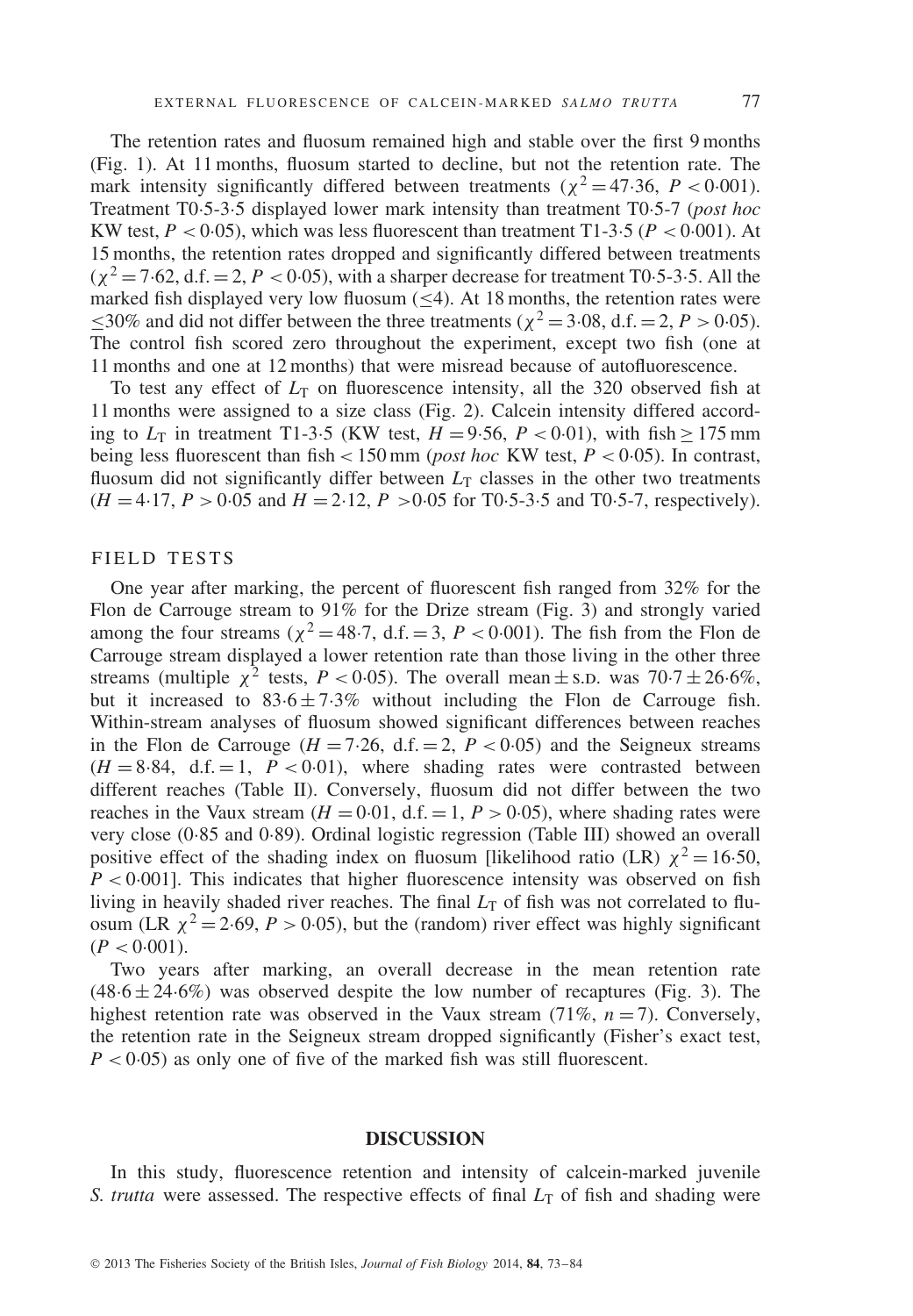

FIG. 1. (a) Variation of retention rate  $\pm$  95% c.i. over time per treatment: 3.5 min in a 1% calcein solution (T1-3.5;  $\diamond$ ), 3.5 min in a 0.5% calcein solution (T0.5-3.5;  $\triangle$ ) and 7 min in a 0.5% calcein solution (T0.5-7; ), and (b) cumulative head and fin fluorescence intensity (fluosum) over time per treatment: 3·5 min in a 1% calcein solution (T1-3·5;  $\blacksquare$ ), 3·5 min in a 0·5% calcein solution (T0·5-3·5;  $\Box$ ) and 7 min in a 0·5% calcein solution (T0·5-7;  $\Box$ ) in hatchery *Salmo trutta*. All the fish were raised in the absence of light until 11 months and were then exposed to sunlight under canvas. Significance of *post hoc* Kruskal–Wallis tests is indicated (\* $P < 0.05$ ; \*\* $P < 0.01$ ; \*\* $P < 0.001$ ). The bottom and top of the box are the first and third quartiles, and the band inside the box is the median. The whiskers extend to the most extreme data point which is no more than  $1.5$  times the interquartile range from the box.  $\circ$ , outliers.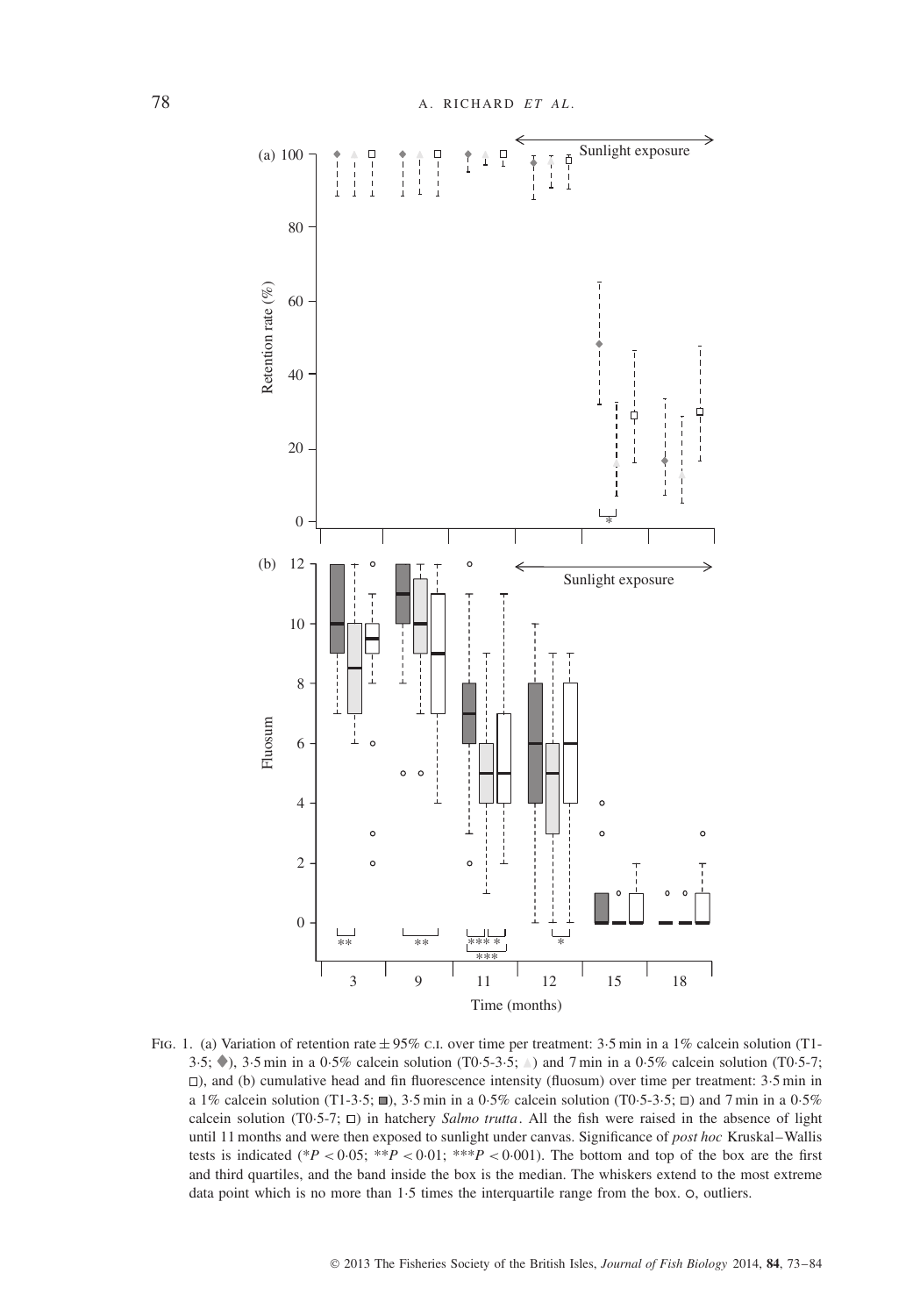

FIG. 2. Effect of final total length (*L*<sub>T</sub>) on fluorescence intensity (fluosum) (see Fig. 1) of hatchery-reared *Salmo trutta* at 11 months post-marking. Fish were sorted into three  $L<sub>T</sub>$  classes: <150, between 150 and 174 and ≥175 mm. Significance of *post hoc* Kruskal–Wallis tests is indicated (\**P <* 0·05). The bottom and top of the box are the first and third quartiles, and the band inside the box is the median. The whiskers extend to the most extreme data point which is no more than 1.5 times the interquartile range from the box.  $\circ$ , outliers.

investigated both in a hatchery and in a natural environment. In the hatchery, all the marked fish showed recognizable fluorescent marks in their fins after being reared indoors for 11 months, whatever the calcein treatment. These results are in accordance with Stubbing & Moss (2007), who noted 100% mark retention until 12 months post-marking when the *S. trutta* were kept in a shaded environment and a decrease to 32% at 19 months after moving them to a shaded outdoor raceway. In this experiment, fish were also moved outdoors at 11 months; fluorescence retention and intensity rapidly decreased only after 4 months of partial exposure to sunlight (70% shading). Less than 30% of the marked fish still displayed fluorescence at very low intensity at 18 months.

Some differences were apparent between initial marking treatments. The fish marked with a lower calcein concentration combined with a shorter immersion time (T0·5-3·5) showed the sharpest decline in fluorescence intensity among the three treatments. By investigating the respective influence of immersion time and calcein concentration on mark intensity on golden perch *Macquaria ambigua* (Richardson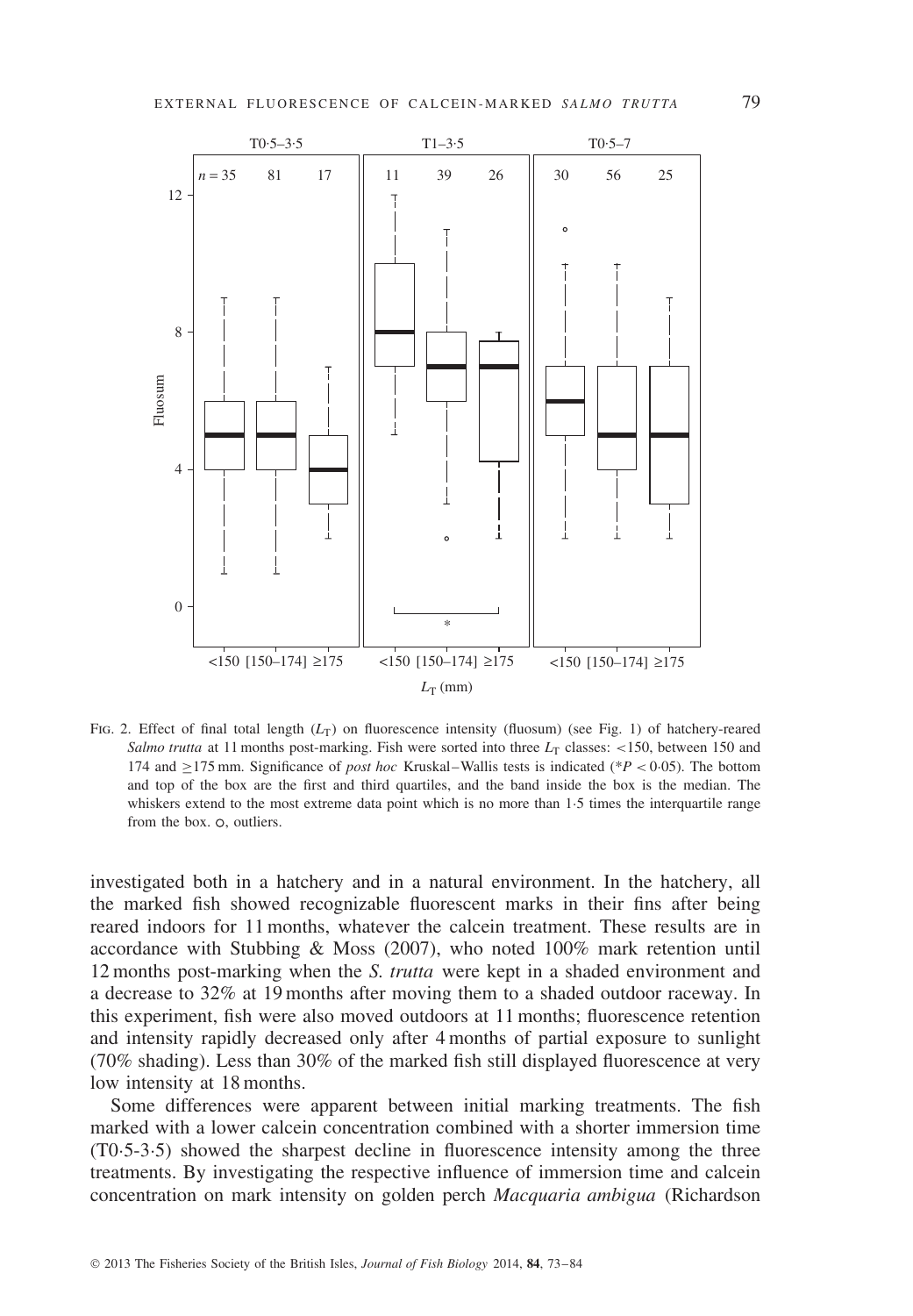

FIG. 3. Retention rate of fluorescence in marked *Salmo trutta* (±95% c.i.) at (a) 1 and (b) 2 years post-marking in four streams. Fluorescence retention was compared between streams at each sampling occasion. Values sharing no common lower case letter are different at  $P < 0.05$ .

1845), Crook *et al.* (2009) concluded that calcein concentration was the prime influence. They showed that a  $1\%$  calcein concentration led to higher mark intensity than a 0·5% concentration, whereas increasing the exposure time in the 0·5% solution only slightly increased the mark intensity, but did not compensate for the difference due to concentration. In this study, the 1% solution induced brighter marks than the 0·5% solution with twice the exposure time until 11 months. After 11 months, these two treatments did not differ in mark intensity.

The hatchery tests showed evidence of a negative relationship between the final  $L_T$ of the fish at 11 months and the fluorescence intensity in one of the three treatments, although a negative trend appeared in the other two treatments. In the wild,  $L_T$  was not significantly correlated with the fluorescence intensity. The growth of tissue (skin and calcified tissues) over the marks was shown, however, to cause fading of the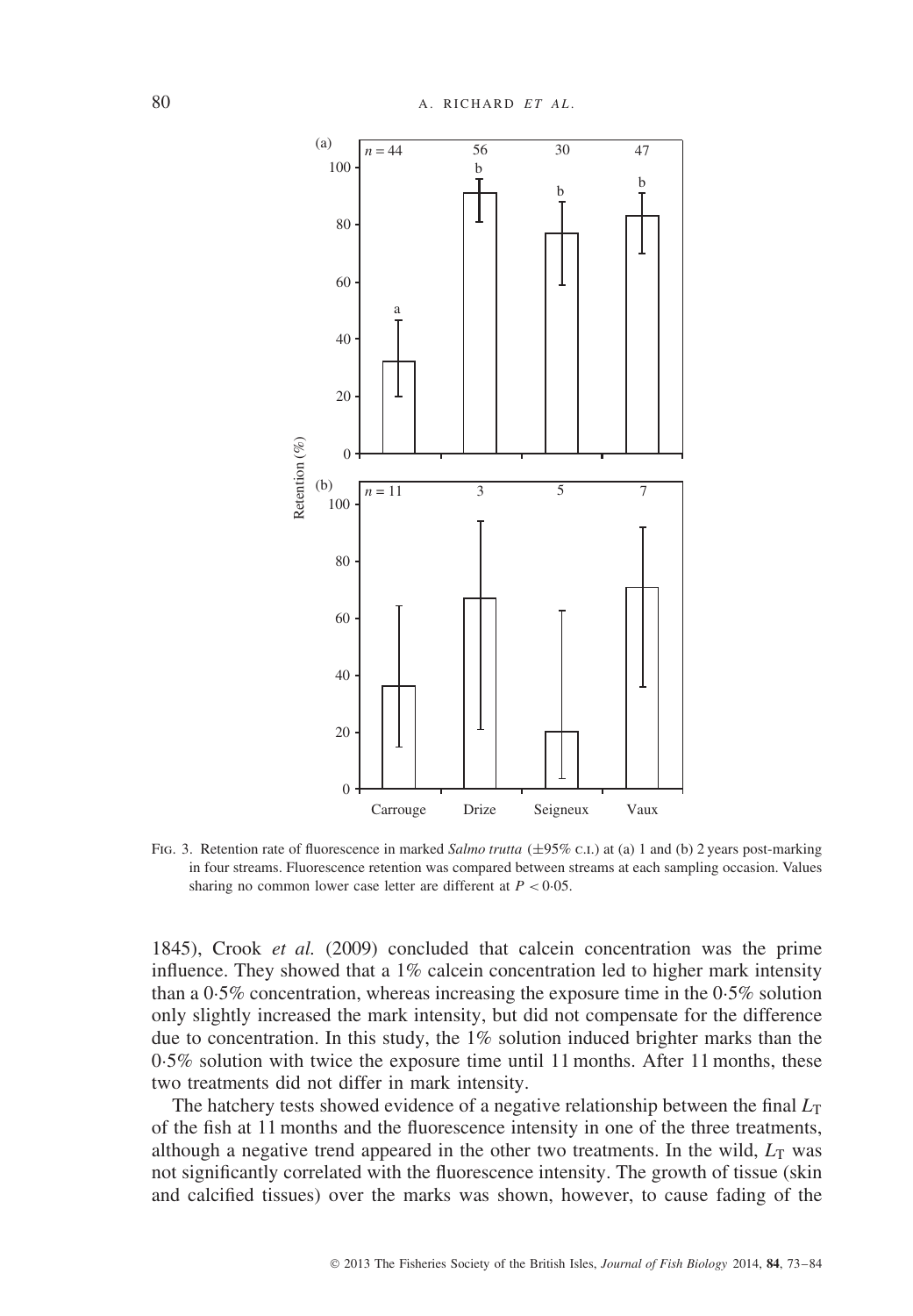| Stream   | Reach | Shading<br>index | $\boldsymbol{n}$ | Mean $\pm$ s.p.<br>final $L_{\text{t}}$ (mm) | Retention<br>rate $(\% )$ | Median fluosum<br>$(minimum-$<br>maximum) | $H$ test | $\boldsymbol{P}$ |
|----------|-------|------------------|------------------|----------------------------------------------|---------------------------|-------------------------------------------|----------|------------------|
| Carrouge |       | 0.71             | 9                | $137.4 \pm 8.9$                              | 0.0                       | $0(0-0)$                                  | 7.26     | < 0.05           |
|          | 2     | 0.90             | 20               | $137.8 \pm 14.1$                             | $50-0$                    | $0.5(0-3)$                                |          |                  |
|          | 3     | 0.89             | 15               | $122.6 \pm 14.5$                             | 26.7                      | $0(0-2)$                                  |          |                  |
| Drize    |       | 0.81             | 56               | $151.4 \pm 15.2$                             | 91.1                      | $3.5(0-10)$                               |          |                  |
| Seigneux |       | 0.65             | 26               | $155.8 \pm 12.7$                             | 73.1                      | $1.5(0-6)$                                | 8.84     | < 0.05           |
|          | 2     | 0.87             | 4                | $146.5 \pm 11.0$                             | 100                       | $7(4-9)$                                  |          |                  |
| Vaux     |       | 0.89             | 25               | $123.3 \pm 13.3$                             | 84.0                      | $1(0-6)$                                  | 0.01     | > 0.05           |
|          | 2     | 0.85             | 22.              | $128.9 \pm 12.6$                             | 81.8                      | $1.5(0-10)$                               |          |                  |

Table II. Within-stream comparison of fluorescence intensity (fluosum) of calcein-marked *Salmo trutta* observed 12 months after marking in four streams. Shading index, mean final total length  $(L_T)$  of fish and retention rate were also compiled. Fluosum differed in the two streams displaying contrasted shading index between reaches

external mark intensity with time (Frenkel *et al.*, 2002). Stubbing & Moss (2007) hypothesized that the loss of identifiable marks on *S. trutta* after 12 months was linked to size, not age. The present results did not corroborate this suggestion and factors other than fish size appear to affect fluorescence intensity.

In the hatchery, all fish were moved outdoors at 11 months. The subsequent sharp decreases in retention and intensity can best be related to a change in environmental conditions, mainly solar radiation exposure. No control fish in this study could corroborate this effect; previous studies, however, explained the loss of fluorescence intensity on calcein-marked salmonids due to sunlight exposure. Hill & Quesada (2010) observed a rapid decrease in fluorescence retention in Chinook salmon *Oncorhynchus tshawytscha* (Walbaum 1792) and rainbow trout *Oncorhynchus mykiss* (Walbaum 1792) after only 2 weeks in tanks exposed to direct sunlight and after 8–9 weeks with intermittent sunlight exposure. Similarly, in a long-term monitoring of the fluorescence intensity in *O. mykiss* fry raised indoors or outdoors, Elle *et al.* (2010) showed that the external evaluation of calcein mark retention had already dropped 8 days post-marking in fish reared under full sunlight and that the mark was almost undetectable after 50 days. In contrast, fish reared under cover retained marks in their fins and heads for 205 days post-marking. Therefore, the main limitation of calcein use for external fish marking appears to be the fading of the fluorescence under sunlight.

Table III. Ordered regression mixed model on fluorescence intensity (fluosum) performed on field recaptures of *Salmo trutta* at 1 year post-marking in the four studied streams

| Model   | n   | Parameter                          | Estimate         | $LR y^2$      | d.f. | $P$ -value        |
|---------|-----|------------------------------------|------------------|---------------|------|-------------------|
| Fluosum | 177 | Shading index<br>Final $L_{\rm T}$ | 25.81<br>$-2.31$ | 16.50<br>2.69 |      | < 0.001<br>> 0.05 |
|         |     | River (random)                     | $\equiv$         | 67.66         |      | < 0.001           |

*L*T, total length; LR, likelihood ratio.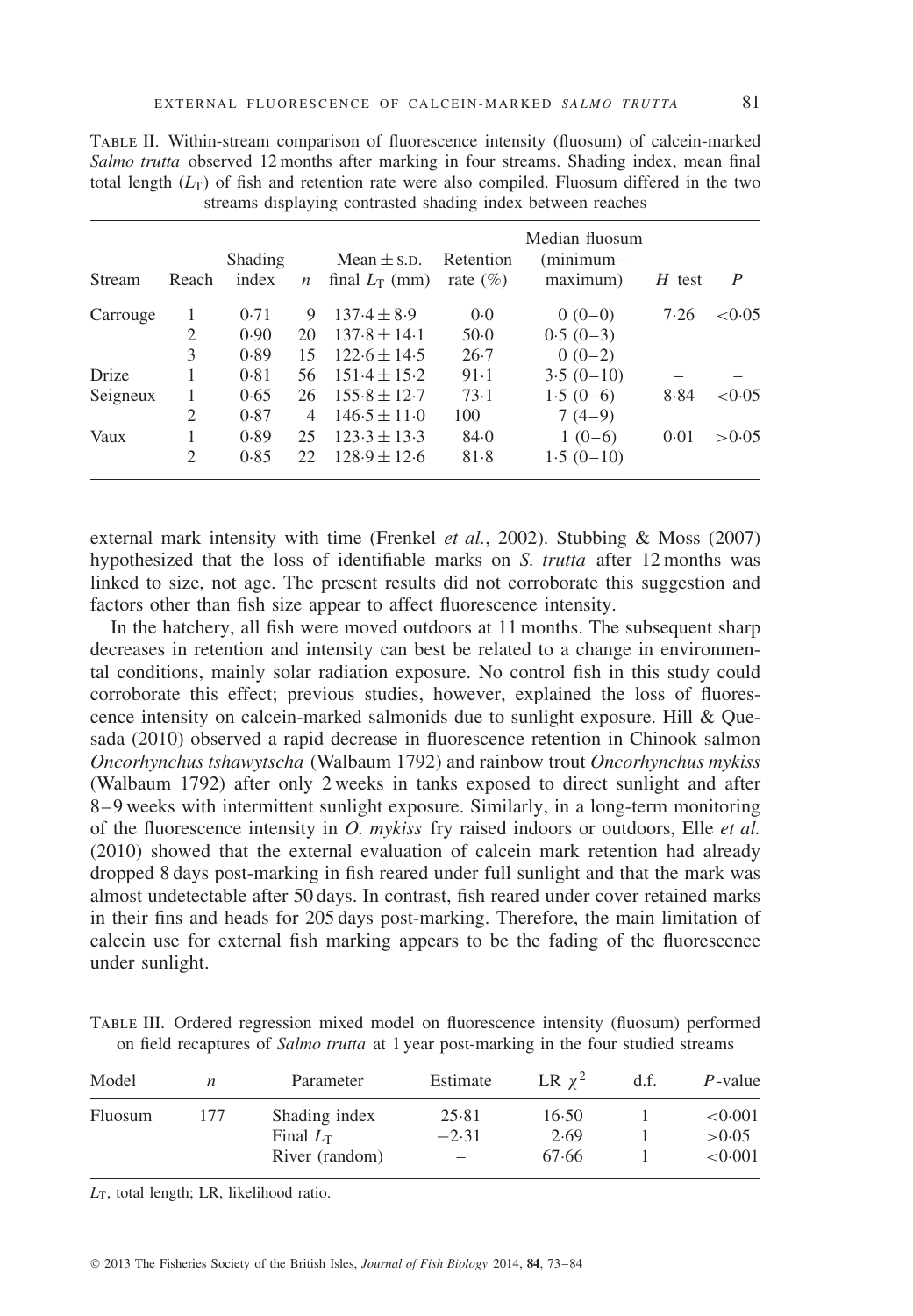In field experiments, small streams with significant woody cover were selected for this study. Overall, the fluorescence retention after 1 year was acceptable in three of four streams (range  $= 77-91\%$ ), although some within-stream differences were apparent. The fish from highly shaded stations (coverage *>* 80%) showed higher fluorescence intensity than those from more open areas (coverage  $= 60-70\%$ ). This effect of shading was observed even though fish could move during the study and might have experienced various shading conditions before recapture. To date, despite some studies that have addressed fluorescence retention or intensity in hatchery conditions, very few marking experiments have been carried out in the field. Hill  $\&$ Quesada (2010) showed a significant loss of fluorescence at 133 days post-marking in *O. tshawytscha* fry released into the Metolious River, but no information was provided about the river bank canopy. Sunlight exposure on calcein-marked fish in the wild may be mitigated either by (natural or artificial) shadow over the stream bed or by water turbidity (Crook *et al.*, 2012) and colour. This latter factor is of major importance in streams or lakes with high levels of suspended organic matter or in deep large rivers where sunlight does not reach the pelagic and benthic zones. In a lowland turbid river, calcein marks were detected up to 583 days after release in *M. ambigua* (Crook *et al.*, 2012). In most rivers harbouring *S* . *trutta*, the main factor limiting sunlight exposure is the shade provided by riparian cover. Experimental releases of marked fish in streams along wide gradients of shading indexes might help in understanding the effect of solar radiation, and help with the identification of the types of rivers in which this marking method could reliably be employed.

Factors other than sunlight may also influence calcein marks. Fluorescence retention and intensity decreased faster in the Flon de Carrouge than in the other streams although shading rate was high at some sites. Several hypotheses could explain this result. First, the larger size of fish at marking in this river (late summer) could have been the reason for such contrasting values. If it is acknowledged that marking too early should be avoided because of the low calcification of the fin rays just after hatching (Frenkel *et al.*, 2002), there is no available information that indicates that a later marking would negatively affect the calcein retention. On the contrary, Negus & Tureson (2004) found that *O. mykiss* marked as swim-up fry (mean mass *<* 1 g) lost their fluorescence at 22 months, whereas fish marked 3·5 months post-hatch (mean  $mass = 8 g$ ) showed evident calcein marks until 35 months. In addition, they concluded that larger fins at the time of marking would ensure longer mark retention. The low retention rate in this stream could also be explained by the re-use of the marking solution and a reduced calcein concentration during successive marking. In this study, a 21 solution was used to mark *c*. 2000 fish. Larger fish (mean mass  $>$  3 g) could not be marked more than 100 at a time, whereas up to 200 smaller fish could be bathed in one sieve lot. Thus, the number of baths was increased and calcein concentration might have been reduced near the end of the marking process. Lastly, the chemical properties of the stream water may also be a possible cause for this variation in fluorescence retention. In this study, the pH values measured in the Flon de Carrouge were similar to those of other streams, but the conductivity levels were slightly lower. Nevertheless, it is unclear whether water chemical properties (*e.g*. concentration of calcium or other metal ions) could induce calcein-bound calcium to be mobilized from the tissues and thus affect fluorescence intensity.

The portable SE-MARK detector is a good device to rapidly detect fluorescence. Because this method is subjective, operators should have sufficient experience with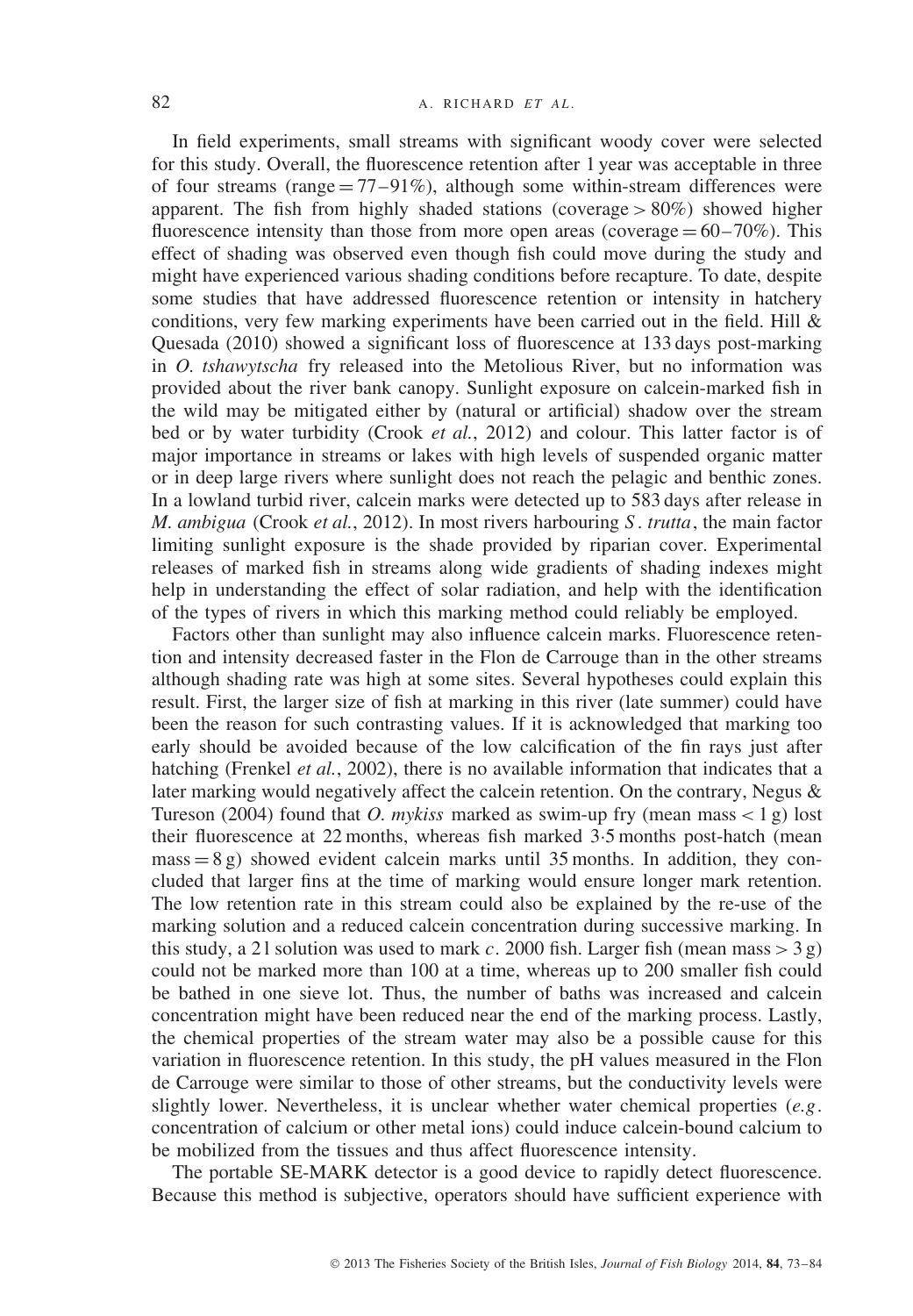the detector to distinguish autofluorescence (noise) from real fluorescence. This method remains cheaper and more effective than scale or fin sampling and later laboratory analyses under an epifluorescence microscope. Fluorescence is less detectable in frozen (Negus & Tureson, 2004) or ethanol-preserved tissues (Bashey, 2004) because of autofluorescence. Moreover, Negus & Tureson (2004) showed that marks in the scales of *O. tshawytscha* and *O. mykiss* recorded as parr (mean mass = 2 and 8 g) faded faster than those in the other tissues. They also noticed that the marks are generally more detectable at the base of the fin. Thus, the direct examination of the fin rays and the head (including jaws and gill arches) is the best way of detection.

Calcein can be used as an external marking tool to assess the efficiency of *S. trutta* stocking in the wild for up to 1 year. Practitioners should restrict the use to studies in shaded streams or in turbid or deep water bodies, where fish are not exposed to natural sunlight. Using the handheld SE-MARK detector to directly assess the fluorescence intensity in the wild proved to be efficient.

We kindly thank C. Chataigner from Rive's hatchery (Thonon-les-Bains, France) for providing facilities and technical support. We also thank S. Rey, A.S. Reymond, P.A. Chevalley and E. Demierre for their help during the marking process and with the monitoring and F. Cattaneo for helpful comments on the manuscript. The study was funded by the Fish- ´ eries Department of Vaud Canton, the Maison de la Riviere Foundation and the University ` of Applied Sciences of Western Switzerland. The hatchery experiments complied with the French regulation on animal welfare (No. B 74 300-4) and were approved by the ethics committee of the Departmental Direction of Veterinary Services of Haute-Savoie (DDSV). Field investigations were authorized by the Swiss federal office for environment and complied with the authorized marking procedures stated in the federal directive on animal welfare (4.03, annex 3).

# **References**

- Baer, J. & Rosch, R. (2008). Mass-marking of brown trout (*Salmo trutta* L.) larvae by alizarin: method and evaluation of stocking. *Journal of Applied Ichthyology* **24,** 44–49.
- Bashey, F. (2004). A comparison of the suitability of alizarin red s and calcein for inducing a nonlethally detectable mark in juvenile guppies. *Transactions of the American Fisheries Society* **133,** 1516–1523.
- Benjamini,  $\dot{Y}$ . & Hochberg, Y. (1995). Controlling the false discovery rate: a practical and powerful approach to multiple testing. *Journal of the Royal Statistical Society, Series B* **57,** 289–300.
- Brooks, R. C., Heidinger, R. C. & Kohler, C. C. (1994). Mass-marking otoliths of larval and juvenile walleyes by immersion in oxytetracycline, calcein, or calcein blue. *North American Journal of Fisheries Management* **14,** 143–150.
- Caudron, A. & Champigneulle, A. (2009). Multiple marking of otoliths of brown trout, *Salmo trutta* L., with alizarin redS to compare efficiency of stocking of three early life stages. *Fisheries Management and Ecology* **16,** 219–224.
- Crook, D. A., O'Mahony, D. J., Sanger, A. C., Munro, A. R., Gillanders, B. M. & Thurstan, S. (2009). Development and evaluation of methods for osmotic induction marking of golden perch *Macquaria ambigua* with calcein and alizarin red S. *North American Journal of Fisheries Management* **29,** 279–287.
- Crook, D. A., O'Mahony, D. J., Gillanders, B. M., Munro, A. R. & Sanger, A. C. (2012). Quantitative measurement of calcein fluorescence for non-lethal, field based discrimination of hatchery and wild fish. *American Fisheries Society Symposium* **76,** 389–396.
- Elle, F. S., Koenig, M. K. & Meyer, K. A. (2010). Evaluation of calcein as a mass mark for rainbow trout raised in outdoor hatchery raceways. *North American Journal of Fisheries Management* **30,** 1408–1412.